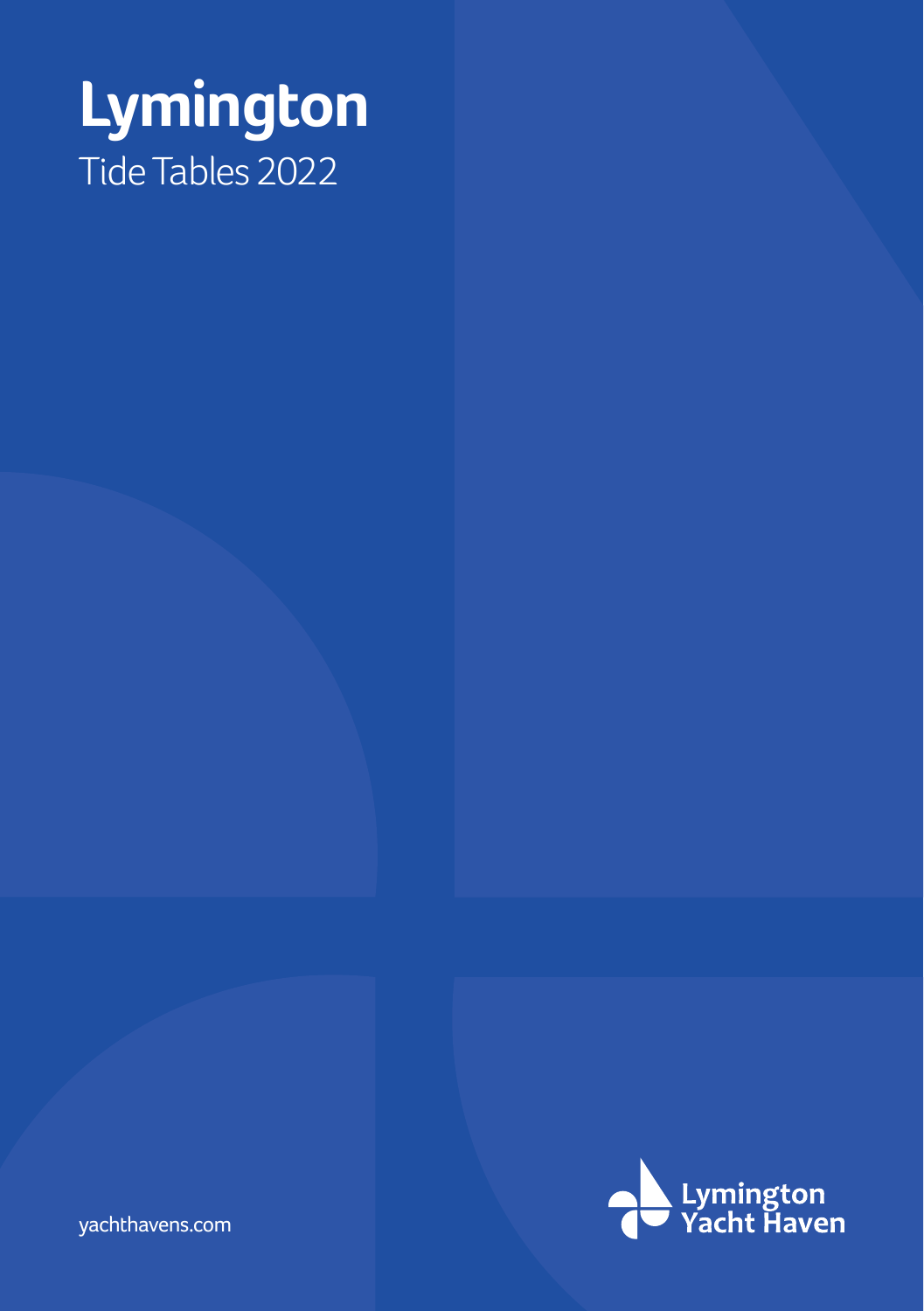|          | <b>January</b>                  |                                        |                |                                 |                              |                               |                                 | <b>February</b>              |               |                              |                              | March    |                                 |                                                |                |                                 |                              |  |  |
|----------|---------------------------------|----------------------------------------|----------------|---------------------------------|------------------------------|-------------------------------|---------------------------------|------------------------------|---------------|------------------------------|------------------------------|----------|---------------------------------|------------------------------------------------|----------------|---------------------------------|------------------------------|--|--|
|          | Time<br>0220<br>0904            | m<br>0.87<br>3.23                      | 16             | Time<br>0309<br>0955            | m<br>1.31<br>3.01            |                               | <b>Time</b><br>0401<br>1025     | m<br>0.68<br>3.28            | 16            | Time<br>0411<br>1046         | m<br>0.99<br>3.09            |          | Time<br>0306<br>0936            | m<br>0.83<br>3.10                              | 6              | Time<br>0311<br>0950            | m<br>1.06<br>2.92            |  |  |
| Sa       | 1455<br>2132                    | 0.71<br>3.08                           | Su             | 1535<br>2227                    | 1.05<br>2.93                 | Тu                            | 1627<br>2308                    | 0.39<br>3.28                 | $\frac{W}{C}$ | 1629<br>2319                 | 0.71<br>3.11                 | Tu       | 1531<br>2215                    | 0.53<br>3.18                                   | W              | 1528<br>2220                    | 0.81<br>3.01                 |  |  |
| 2<br>Su  | 0315<br>0947<br>1547<br>2222    | 0.76<br>3.32<br>0.55<br>3.20           | 17<br>M        | 0349<br>1029<br>1612<br>2304    | 1.22<br>3.09<br>0.94<br>3.04 | 2<br>W                        | 0450<br>1111<br>1712<br>2355    | 0.60<br>3.33<br>0.32<br>3.34 | 7<br>1<br>Th  | 0446<br>1114<br>1702<br>2346 | 0.86<br>3.17<br>0.60<br>3.17 | 2<br>W   | 0354<br>1018<br>1615<br>2256    | 0.60<br>3.18<br>0.33<br>3.26                   | 17<br>Th       | 0348<br>1021<br>1603<br>2248    | 0.82<br>3.03<br>0.61<br>3.11 |  |  |
| 3<br>M   | 0408<br>1033<br>1637<br>2313    | 0.70<br>3.39<br>0.47<br>3.30           | 18<br>Tu       | 0427<br>1102<br>1648<br>2337    | 1.15<br>3.16<br>0.86<br>3.12 | 3<br>Th                       | 0535<br>1155<br>1755            | 0.61<br>3.32<br>0.35         | 18<br>F       | 0520<br>1142<br>1735         | 0.77<br>3.20<br>0.52         | 3<br>Th  | 0436<br>1057<br>1656<br>2334    | 0.47<br>3.22<br>0.25<br>3.30                   | 18<br>$\delta$ | 0421<br>1048<br>1638<br>2315    | 0.65<br>3.13<br>0.47<br>3.19 |  |  |
| 4<br>Tu  | 0459<br>1121<br>1724            | 0.72<br>3.41<br>0.46                   | 19<br>W        | 0503<br>1133<br>1721            | 1.10<br>3.21<br>0.80         | 4<br>F                        | 0041<br>0620<br>1241<br>1838    | 3.33<br>0.67<br>3.24<br>0.43 | 19<br>Sa      | 0013<br>0553<br>1211<br>1808 | 3.17<br>0.70<br>3.16<br>0.46 | 4<br>F   | 0517<br>1137<br>1734            | 0.45<br>3.23<br>0.28                           | 9<br>Sa        | 0456<br>1117<br>1711<br>2342    | 0.54<br>3.18<br>0.39<br>3.21 |  |  |
| 5<br>W   | 0005<br>0549<br>1210<br>1811    | 3.36<br>0.79<br>3.39<br>0.52           | 20<br>Th       | 0009<br>0537<br>1202<br>1754    | 3.16<br>1.06<br>3.20<br>0.76 | 5<br>Sa                       | 0127<br>0703<br>1326<br>1919    | 3.25<br>0.76<br>3.11<br>0.56 | 20<br>Su      | 0044<br>0628<br>1245<br>1842 | 3.13<br>0.66<br>3.09<br>0.46 | 5<br>Sa  | 0014<br>0556<br>1216<br>1812    | 3.27<br>0.49<br>3.17<br>0.37                   | 20<br>Su       | 0531<br>1147<br>1746            | 0.48<br>3.19<br>0.37         |  |  |
| 6<br>Th  | 0059<br>0639<br>1301<br>1859    | 3.36<br>0.90<br>3.30<br>0.63           | 21<br>F        | 0038<br>0612<br>1232<br>1826    | 3.15<br>1.03<br>3.14<br>0.72 | 6<br>Su                       | 0213<br>0745<br>1412<br>1958    | 3.10<br>0.88<br>2.93<br>0.74 | 21<br>M       | 0122<br>0702<br>1328<br>1916 | 3.06<br>0.67<br>3.01<br>0.54 | 6<br>Su  | 0053<br>0632<br>1255<br>1847    | 3.17<br>0.58<br>3.06<br>0.52                   | 21<br>M        | 0015<br>0606<br>1224<br>1822    | 3.19<br>0.46<br>3.15<br>0.41 |  |  |
| F        | 0154<br>0728<br>1354<br>1946    | 3.29<br>1.03<br>3.15<br>0.77           | 22<br>Sa       | 0112<br>0648<br>1308<br>1901    | 3.09<br>1.00<br>3.05<br>0.71 | 7<br>M                        | 0302<br>0826<br>1502<br>2038    | 2.94<br>1.04<br>2.76<br>0.98 | 22<br>Tu      | 0209<br>0739<br>1420<br>1954 | 2.99<br>0.79<br>2.92<br>0.74 | 7<br>M   | 0132<br>0708<br>1337<br>1920    | 3.03<br>0.71<br>2.92<br>0.71                   | 22<br>Tu       | 0054<br>0641<br>1309<br>1857    | 3.13<br>0.52<br>3.08<br>0.55 |  |  |
| 8<br>Sa  | 0252<br>0820<br>1449<br>2036    | 3.18<br>1.16<br>2.98<br>0.94           | 23<br>Su       | 0152<br>0725<br>1351<br>1939    | 3.01<br>1.00<br>2.94<br>0.76 | 8<br>Tu<br>D)                 | 0353<br>0908<br>1556<br>2122    | 2.80<br>1.25<br>2.63<br>1.25 | 23<br>W       | 0304<br>0822<br>1520<br>2043 | 2.94<br>1.00<br>2.85<br>1.02 | 8<br>Tul | 0211<br>0738<br>1419<br>1950    | 2.88<br>0.89<br>2.79<br>0.97                   | 23<br>W        | 0142<br>0716<br>1403<br>1936    | 3.07<br>0.69<br>3.01<br>0.81 |  |  |
| 9<br>Su  | 0352<br>0915<br>1549<br>2130    | 3.04<br>1.30<br>2.80<br>1.13           | 24<br>M        | 0241<br>0807<br>1444<br>2022    | 2.94<br>1.06<br>2.85<br>0.87 | 9<br>W                        | 0451<br>1002<br>1702<br>2222    | 2.70<br>1.46<br>2.54<br>1.51 | 24<br>Th      | 0408<br>0919<br>1634<br>2151 | 2.90<br>1.24<br>2.78<br>1.30 | 9<br>W   | 0255<br>0811<br>1508<br>2025    | 2.76<br>1.14<br>2.67<br>1.29                   | 24<br>Th       | 0239<br>0759<br>1507<br>2027    | 3.00<br>0.96<br>2.93<br>1.15 |  |  |
| 10<br>M  | 0455<br>1014<br>1655<br>2228    | 2.93<br>1.43<br>2.67<br>1.31           | 25<br>Tu<br>৻৻ | 0339<br>0857<br>1547<br>2114    | 2.90<br>1.17<br>2.78<br>1.04 | 1<br>0<br>Th                  | 0558<br>1111<br>1825<br>2339    | 2.67<br>1.61<br>2.52<br>1.67 | 25<br>F       | 0524<br>1039<br>1806<br>2323 | 2.87<br>1.41<br>2.75<br>1.44 | 10<br>Th | 0344<br>0854<br>1608<br>2120    | 2.66<br>1.42<br>2.59<br>1.60                   | 25<br>F<br>ℂ   | 0345<br>0859<br>1629<br>2144    | 2.93<br>1.26<br>2.86<br>1.46 |  |  |
| 11<br>Tu | 0559<br>1118<br>1806<br>2333    | 2.86<br>1.51<br>2.60<br>1.44           | 26<br>W        | 0444<br>0958<br>1658<br>2221    | 2.88<br>1.30<br>2.73<br>1.21 | 1<br>F                        | 0707<br>1227<br>1947            | 2.68<br>1.62<br>2.59         | 26<br>Sa      | 0646<br>1213<br>1936         | 2.88<br>1.38<br>2.82         | 1<br>F   | 0448<br>0959<br>1730<br>2245    | 2.60<br>1.66<br>2.55<br>1.81                   | 26<br>Sa       | 0506<br>1024<br>1807<br>2322    | 2.86<br>1.47<br>2.85<br>1.58 |  |  |
| 12<br>W  | 0702<br>1223<br>1918            | 2.84<br>1.51<br>2.61                   | 27<br>Th       | 0556<br>1114<br>1819<br>2341    | 2.90<br>1.35<br>2.73<br>1.27 | $\overline{\mathbf{2}}$<br>Sa | 0058<br>0809<br>1335<br>2048    | 1.67<br>2.74<br>1.51<br>2.69 | 27<br>Su      | 0054<br>0757<br>1336<br>2043 | 1.36<br>2.94<br>1.15<br>2.94 | 2<br>Sa  | 0610<br>1131<br>1909            | 2.59<br>1.74<br>2.59                           | Su             | 0736<br>1305<br>2037            | 2.85<br>1.45<br>2.94         |  |  |
| 13<br>Th | 0038<br>0755<br>1320<br>2019    | 1.50<br>2.86<br>1.45<br>2.66           | 28<br>F        | 0705<br>1232<br>1937            | 2.95<br>1.26<br>2.79         | 13<br>Su                      | 0200<br>0858<br>1430<br>2136    | 1.55<br>2.82<br>1.30<br>2.79 | 28<br>M       | 0208<br>0851<br>1440<br>2133 | 1.12<br>3.02<br>0.83<br>3.07 | 13<br>Su | 0021<br>0730<br>1257<br>2021    | 1.81<br>2.63<br>1.63<br>2.69                   | 28<br>M        | 0155<br>0851<br>1428<br>2139    | 1.45<br>2.90<br>1.21<br>3.05 |  |  |
| 14       | 0136<br>0840<br>1410<br>2107    | 1.47<br>2.90<br>1.33<br>2.75           | 29             | 0100<br>0805<br>Sa 1343<br>2040 | 1.20<br>3.03<br>1.05<br>2.91 | 14                            | 0252<br>0938<br>M 1516<br>2214  | 1.36<br>2.90<br>1.07<br>2.90 |               |                              |                              | 14       | 0134<br>0831<br>M 1401<br>2110  | 1.62<br>2.72<br>1.37<br>2.79                   | 29             | 0305<br>0946<br>Tu 1530<br>2225 | 1.16<br>2.97<br>0.88<br>3.14 |  |  |
| 15       | 0225<br>0918<br>Sa 1454<br>2148 | $\frac{1.40}{2.95}$ 30<br>1.19<br>2.83 |                | 0209<br>0856<br>Su 1445<br>2132 | 1.03<br>3.11<br>0.79<br>3.04 | 15                            | 0334<br>1014<br>Tu 1555<br>2249 | 1.15<br>3.00<br>0.87<br>3.01 |               |                              |                              | 15       | 0229<br>0915<br>Tu 1449<br>2148 | $\frac{1.35}{2.81}$ 30<br>2.81<br>1.08<br>2.90 | W              | 0359<br>1028<br>1619<br>2302    | 0.84<br>3.03<br>0.58<br>3.20 |  |  |
|          |                                 |                                        | M              | 0308<br>0941<br>1538<br>2220    | 0.83<br>3.20<br>0.55<br>3.17 |                               |                                 |                              |               |                              |                              |          |                                 |                                                | 31             | 0441<br>1106<br>Th 1658<br>2336 | 0.58<br>3.08<br>0.39<br>3.23 |  |  |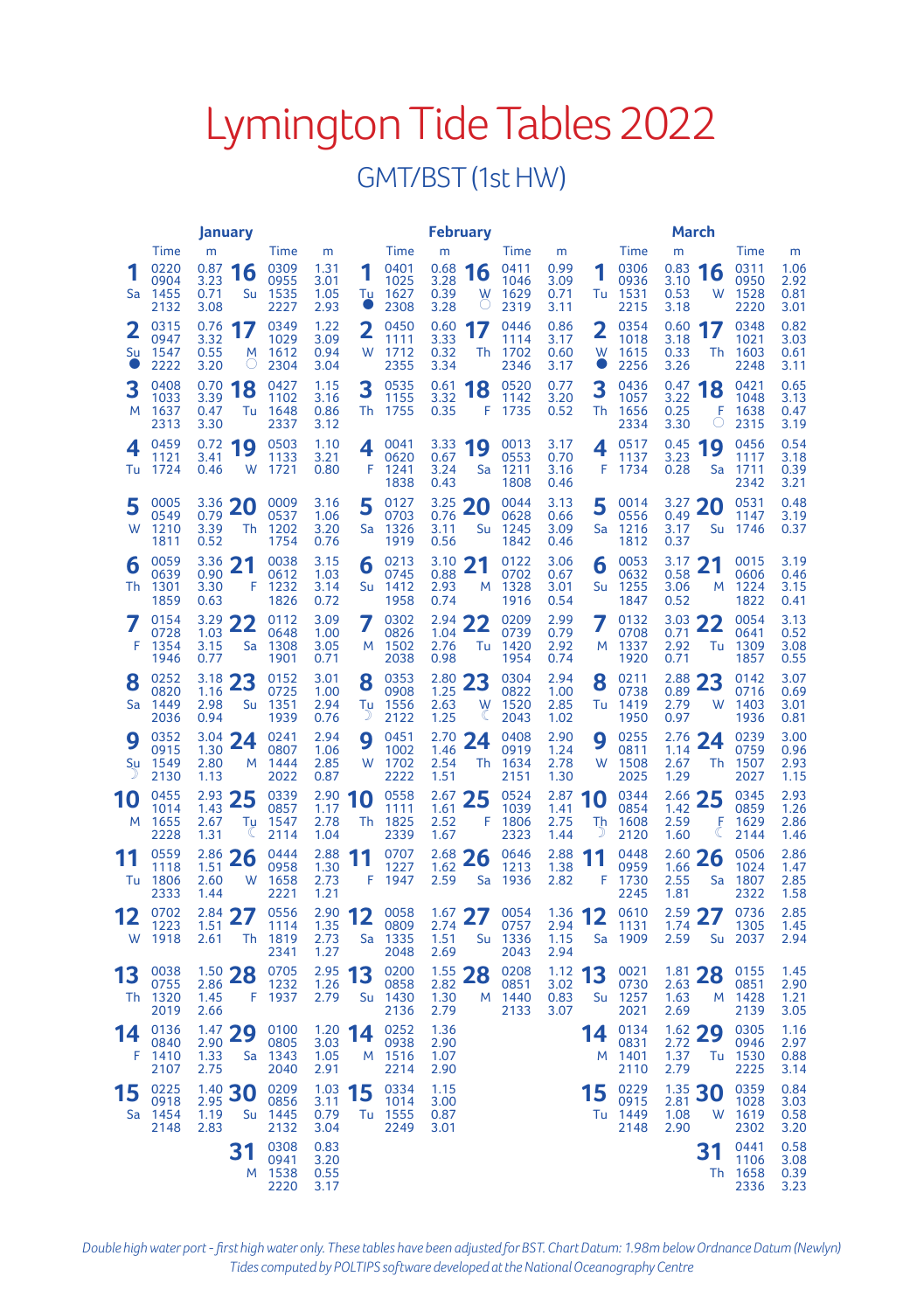|          |                              | <b>April</b>                 |          |                                      |                                   |              |                              | <b>May</b>                   |          |                                      |                                   | June     |                                      |                                   |          |                                      |                                   |  |  |
|----------|------------------------------|------------------------------|----------|--------------------------------------|-----------------------------------|--------------|------------------------------|------------------------------|----------|--------------------------------------|-----------------------------------|----------|--------------------------------------|-----------------------------------|----------|--------------------------------------|-----------------------------------|--|--|
| F        | Time<br>0518<br>1140<br>1733 | m<br>0.44<br>3.12<br>0.34    | 16<br>Sa | Time<br>0450<br>1119<br>1705<br>2340 | m<br>0.56<br>3.09<br>0.48<br>3.22 | 1<br>Su      | Time<br>0527<br>1155<br>1741 | m<br>0.55<br>3.04<br>0.66    | 16<br>M  | Time<br>0459<br>1128<br>1717<br>2346 | m<br>0.49<br>3.16<br>0.57<br>3.30 | W        | Time<br>0022<br>0607<br>1253<br>1823 | m<br>3.10<br>0.85<br>3.05<br>1.17 | 16<br>Th | Time<br>0011<br>0611<br>1253<br>1839 | m<br>3.34<br>0.50<br>3.30<br>0.81 |  |  |
| 2<br>Sa  | 0010<br>0554<br>1215<br>1809 | 3.23<br>0.42<br>3.13<br>0.39 | 17<br>Su | 0527<br>1150<br>1744                 | 0.45<br>3.17<br>0.43              | 2<br>M       | 0014<br>0559<br>1230<br>1814 | 3.14<br>0.60<br>3.05<br>0.79 | Tu       | 0542<br>1209<br>1803                 | 0.46<br>3.23<br>0.61              | 2<br>Th  | 0056<br>0639<br>1332<br>1857         | 3.09<br>0.92<br>3.06<br>1.28      | F        | 0103<br>0700<br>1349<br>1930         | 3.34<br>0.56<br>3.33<br>0.92      |  |  |
| 3<br>Su  | 0043<br>0628<br>1251<br>1843 | 3.19<br>0.47<br>3.10<br>0.51 | 18<br>M  | 0012<br>0606<br>1225<br>1824         | 3.26<br>0.41<br>3.21<br>0.45      | 3<br>Tu      | 0046<br>0631<br>1306<br>1845 | 3.10<br>0.70<br>3.04<br>0.94 | 18<br>W  | 0026<br>0625<br>1258<br>1849         | 3.32<br>0.49<br>3.25<br>0.72      | 3<br>F   | 0130<br>0709<br>1410<br>1931         | 3.05<br>1.01<br>3.04<br>1.38      | 18<br>Sa | 0157<br>0750<br>1451<br>2025         | 3.28<br>0.66<br>3.32<br>1.05      |  |  |
| 4<br>M   | 0117<br>0701<br>1328<br>1915 | 3.12<br>0.57<br>3.04<br>0.67 | 19<br>Tu | 0048<br>0644<br>1308<br>1903         | 3.26<br>0.43<br>3.20<br>0.54      | 4<br>W       | 0119<br>0700<br>1345<br>1915 | 3.05<br>0.82<br>3.00<br>1.11 | 19<br>Th | 0114<br>0709<br>1353<br>1936         | 3.30<br>0.58<br>3.25<br>0.89      | 4<br>Sa  | 0207<br>0743<br>1453<br>2012         | 2.98<br>1.12<br>2.99<br>1.48      | 19<br>Su | 0256<br>0842<br>1555<br>2123         | 3.18<br>0.80<br>3.27<br>1.18      |  |  |
| 5<br>Tu  | 0152<br>0731<br>1405<br>1943 | 3.01<br>0.71<br>2.95<br>0.87 | 20<br>W  | 0130<br>0722<br>1358<br>1944         | 3.22<br>0.53<br>3.16<br>0.72      | 5<br>Th      | 0153<br>0730<br>1425<br>1947 | 2.98<br>0.97<br>2.95<br>1.30 | 20<br>F  | 0208<br>0755<br>1456<br>2028         | 3.23<br>0.75<br>3.22<br>1.11      | 5<br>Su  | 0249<br>0822<br>1542<br>2100         | 2.89<br>1.22<br>2.93<br>1.56      | M        | 0400<br>0939<br>1703<br>2226         | 3.05<br>0.96<br>3.19<br>1.30      |  |  |
| 6<br>W   | 0228<br>0759<br>1447<br>2012 | 2.91<br>0.89<br>2.86<br>1.12 | 21<br>Th | 0223<br>0802<br>1457<br>2029         | 3.15<br>0.72<br>3.11<br>0.99      | 6<br>F       | 0232<br>0759<br>1510<br>2025 | 2.90<br>1.16<br>2.89<br>1.51 | 21<br>Sa | 0311<br>0848<br>1608<br>2130         | 3.14<br>0.96<br>3.17<br>1.33      | 6<br>M   | 0338<br>0909<br>1639<br>2158         | 2.78<br>1.32<br>2.86<br>1.61      | 21<br>Tu | 0508<br>1042<br>1813<br>2334         | 2.91<br>1.11<br>3.12<br>1.37      |  |  |
| Th       | 0307<br>0827<br>1534<br>2047 | 2.81<br>1.13<br>2.77<br>1.41 | 22<br>F  | 0322<br>0850<br>1607<br>2128         | 3.07<br>0.99<br>3.04<br>1.30      | 7<br>Sa      | 0316<br>0839<br>1606<br>2118 | 2.81<br>1.37<br>2.82<br>1.71 | 22<br>Su | 0419<br>0950<br>1727<br>2244         | 3.03<br>1.17<br>3.14<br>1.49      | Тu       | 0438<br>1008<br>1744<br>2304         | 2.69<br>1.38<br>2.82<br>1.59      | 22<br>W  | 0620<br>1150<br>1921                 | 2.80<br>1.23<br>3.07              |  |  |
| 8<br>F   | 0353<br>0907<br>1631<br>2141 | 2.72<br>1.41<br>2.70<br>1.70 | 23<br>Sa | 0431<br>0953<br>1732<br>2247         | 2.98<br>1.27<br>3.00<br>1.55      | 8<br>Su      | 0411<br>0934<br>1715<br>2230 | 2.71<br>1.55<br>2.77<br>1.82 | 23<br>M  | 0536<br>1107<br>1846                 | 2.92<br>1.31<br>3.12              | 8<br>W   | 0547<br>1116<br>1850                 | 2.62<br>1.38<br>2.82              | 23<br>Th | 0042<br>0733<br>1258<br>2021         | 1.38<br>2.74<br>1.29<br>3.04      |  |  |
| g<br>Sa  | 0451<br>1007<br>1750<br>2304 | 2.64<br>1.65<br>2.65<br>1.88 | 24<br>Su | 0554<br>1118<br>1904                 | 2.89<br>1.45<br>3.01              | 9<br>M       | 0522<br>1049<br>1835<br>2354 | 2.63<br>1.63<br>2.75<br>1.78 | 24<br>Tu | 0006<br>0657<br>1227<br>2000         | 1.53<br>2.86<br>1.34<br>3.13      | 9<br>Th  | 0013<br>0659<br>1224<br>1951         | 1.49<br>2.61<br>1.31<br>2.86      | 24<br>F  | 0144<br>0838<br>1358<br>2110         | 1.32<br>2.74<br>1.29<br>3.02      |  |  |
| 10<br>Su | 0612<br>1135<br>1924         | 2.58<br>1.76<br>2.66         | 25<br>M  | 0021<br>0723<br>1252<br>2026         | 1.61<br>2.86<br>1.43<br>3.08      | 0<br>1<br>Tu | 0643<br>1211<br>1948         | 2.59<br>1.57<br>2.78         | 25<br>W  | 0122<br>0812<br>1340<br>2058         | 1.43<br>2.84<br>1.26<br>3.15      | 10<br>F  | 0115<br>0804<br>1327<br>2042         | 1.32<br>2.66<br>1.17<br>2.94      | 25<br>Sa | 0237<br>0930<br>1451<br>2151         | 1.23<br>2.76<br>1.26<br>3.01      |  |  |
| 11<br>M  | 0041<br>0740<br>1308<br>2039 | 1.85<br>2.59<br>1.66<br>2.73 | 26<br>Tu | 0146<br>0838<br>1412<br>2124         | 1.46<br>2.89<br>1.23<br>3.15      | 11<br>W      | 0110<br>0757<br>1325<br>2045 | 1.60<br>2.61<br>1.38<br>2.84 | 26<br>Th | 0225<br>0910<br>1440<br>2142         | 1.24<br>2.85<br>1.11<br>3.14      | 11<br>Sa | 0210<br>0858<br>1422<br>2125         | 1.11<br>2.76<br>1.01<br>3.04      | 26<br>Su | 0322<br>1013<br>1535<br>2224         | 1.12<br>2.80<br>1.23<br>3.00      |  |  |
| 12<br>Tu | 0159<br>0849<br>1419<br>2132 | 1.64<br>2.65<br>1.40<br>2.82 | 27<br>W  | 0252<br>0933<br>1511<br>2207         | 1.19<br>2.93<br>0.97<br>3.18      | 12<br>Th     | 0210<br>0854<br>1422<br>2128 | 1.33<br>2.69<br>1.13<br>2.93 | 27<br>F  | 0314<br>0954<br>1527<br>2217         | 1.04<br>2.87<br>0.98<br>3.12      | 12<br>Su | 0259<br>0943<br>1514<br>2204         | 0.89<br>2.88<br>0.87<br>3.14      | M        | 0400<br>1051<br>1616<br>2257         | 1.02<br>2.85<br>1.20<br>3.01      |  |  |
| 13<br>W  | 0255<br>0939<br>1511<br>2212 | 1.33<br>2.74<br>1.10<br>2.91 | 28<br>Th | 0341<br>1015<br>1556<br>2242         | 0.90<br>2.96<br>0.73<br>3.19      | 13<br>F      | 0257<br>0938<br>1509<br>2204 | 1.03<br>2.79<br>0.89<br>3.04 | 28<br>Sa | 0353<br>1031<br>1605<br>2248         | 0.87<br>2.89<br>0.91<br>3.10      | 13<br>M  | 0346<br>1028<br>1604<br>2243         | 0.71<br>3.00<br>0.76<br>3.23      | 28<br>Tu | 0438<br>1129<br>1654<br>2330         | 0.96<br>2.92<br>1.20<br>3.04      |  |  |
| 14<br>Th | 0339<br>1017<br>1553<br>2244 | 1.01<br>2.85<br>0.81<br>3.02 | 29<br>F  | 0421<br>1049<br>1634<br>2313         | 0.68<br>2.99<br>0.60<br>3.18      | 14<br>Sa     | 0338<br>1014<br>1550<br>2236 | 0.78<br>2.92<br>0.70<br>3.14 | 29<br>Su | 0428<br>1105<br>1639<br>2318         | 0.78<br>2.92<br>0.91<br>3.09      | 14<br>Tu | 0435<br>1112<br>1655<br>2325         | 0.58<br>3.12<br>0.72<br>3.30      | 29<br>W  | 0514<br>1207<br>1731                 | 0.92<br>3.00<br>1.21              |  |  |
| 15<br>F  | 0415<br>1050<br>1629<br>2312 | 0.75<br>2.97<br>0.60<br>3.13 | 30<br>Sa | 0455<br>1122<br>1707<br>2343         | 0.56<br>3.02<br>0.59<br>3.16      | 15<br>Su     | 0417<br>1050<br>1633<br>2308 | 0.60<br>3.05<br>0.60<br>3.24 | 30<br>M  | 0501<br>1139<br>1713<br>2349         | 0.76<br>2.97<br>0.97<br>3.09      | 15<br>W  | 0523<br>1200<br>1747                 | 0.51<br>3.23<br>0.74              | 30<br>Th | 0005<br>0549<br>1244<br>1808         | 3.09<br>0.91<br>3.07<br>1.24      |  |  |
|          |                              |                              |          |                                      |                                   |              |                              |                              | 31<br>Tu | 0534<br>1217<br>1749                 | 0.79<br>3.02<br>1.06              |          |                                      |                                   |          |                                      |                                   |  |  |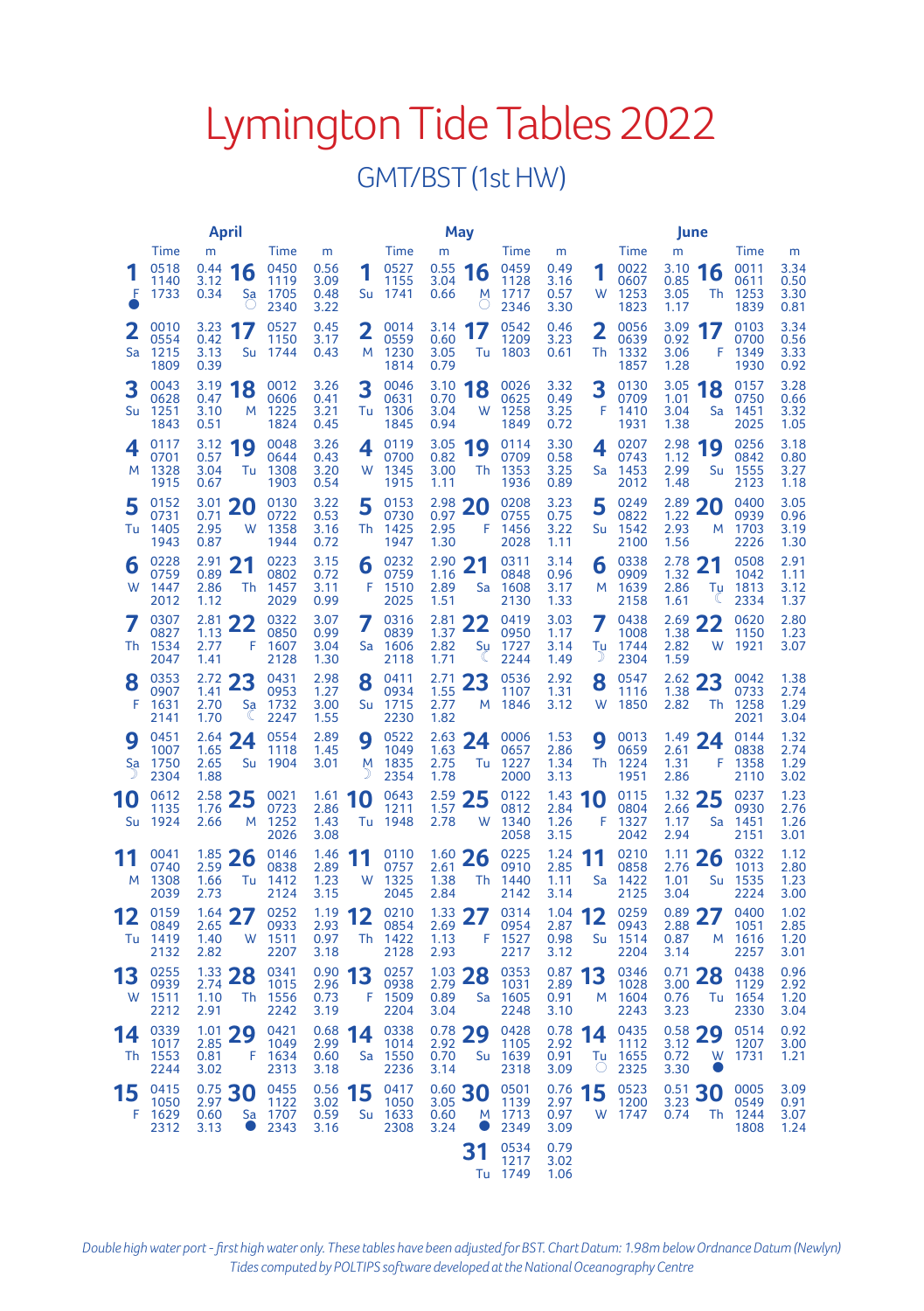|          |                                      | July                              |          |                                      |                                                |                                   | <b>August</b>                        |                                   |              |                                      |                                   |                 |                                      | September                              |                     |                                      |                                   |  |  |  |
|----------|--------------------------------------|-----------------------------------|----------|--------------------------------------|------------------------------------------------|-----------------------------------|--------------------------------------|-----------------------------------|--------------|--------------------------------------|-----------------------------------|-----------------|--------------------------------------|----------------------------------------|---------------------|--------------------------------------|-----------------------------------|--|--|--|
| F        | Time<br>0039<br>0623<br>1320<br>1843 | m<br>3.12<br>0.92<br>3.12<br>1.26 | 6<br>Sa  | Time<br>0049<br>0649<br>1338<br>1919 | m<br>3.35<br>0.42<br>3.39<br>0.77              | M                                 | Time<br>0122<br>0713<br>1400<br>1936 | m<br>3.10<br>0.73<br>3.11<br>0.98 | 16<br>Tu     | Time<br>0204<br>0801<br>1450<br>2030 | m<br>3.16<br>0.46<br>3.22<br>0.75 | Th              | Time<br>0202<br>0753<br>1438<br>2016 | m<br>2.99<br>0.64<br>3.02<br>0.82      | 6<br>F              | Time<br>0304<br>0839<br>1535<br>2103 | m<br>2.86<br>1.01<br>2.88<br>1.13 |  |  |  |
| 2<br>Sa  | 0112<br>0655<br>1356<br>1920         | 3.11<br>0.94<br>3.11<br>1.27      | 17<br>Su | 0140<br>0738<br>1432<br>2011         | 3.30<br>0.48<br>3.36<br>0.85                   | 2<br>Tu                           | 0153<br>0746<br>1435<br>2011         | 3.01<br>0.72<br>3.03<br>0.97      | 17<br>W      | 0253<br>0844<br>1540<br>2114         | 3.00<br>0.65<br>3.06<br>0.91      | 2<br>F          | 0249<br>0827<br>1527<br>2054         | 2.91<br>0.81<br>2.97<br>1.00           | 17<br>Sa            | 0355<br>0916<br>1625<br>2146         | 2.74<br>1.35<br>2.77<br>1.42      |  |  |  |
| 3<br>Su  | 0146<br>0729<br>1431<br>1957         | 3.05<br>0.95<br>3.06<br>1.27      | 18<br>M  | 0233<br>0826<br>1528<br>2101         | 3.19<br>0.59<br>3.28<br>0.95                   | 3<br>W                            | 0233<br>0819<br>1517<br>2048         | 2.90<br>0.75<br>2.95<br>1.00      | 18<br>Th     | 0347<br>0924<br>1632<br>2156         | 2.84<br>0.90<br>2.91<br>1.13      | 3<br>Sa         | 0346<br>0909<br>1626<br>2145         | 2.85<br>1.08<br>2.93<br>1.25           | 18<br>Su            | 0458<br>1011<br>1727<br>2249         | 2.66<br>1.69<br>2.69<br>1.67      |  |  |  |
| 4<br>M   | 0222<br>0806<br>1511<br>2037         | 2.95<br>0.97<br>2.99<br>1.28      | 19<br>Tu | 0330<br>0916<br>1626<br>2155         | 3.03<br>0.74<br>3.15<br>1.07                   | 4<br>Th                           | 0320<br>0856<br>1607<br>2130         | 2.82<br>0.86<br>2.90<br>1.11      | 19<br>F<br>ℂ | 0443<br>1008<br>1730<br>2246         | 2.70<br>1.20<br>2.80<br>1.37      | 4<br>Su         | 0455<br>1011<br>1738<br>2257         | 2.80<br>1.38<br>2.90<br>1.45           | 9<br>M              | 0623<br>1134<br>1846                 | 2.64<br>1.92<br>2.67              |  |  |  |
| 5<br>Tu  | 0306<br>0845<br>1558<br>2123         | 2.84<br>1.02<br>2.91<br>1.30      | 20<br>W  | 0430<br>1007<br>1728<br>2250         | 2.87<br>0.94<br>3.02<br>1.22                   | 5<br>$\int$                       | 0417<br>0941<br>1707<br>2223         | 2.75<br>1.04<br>2.88<br>1.26      | 20<br>Sa     | 0549<br>1105<br>1833<br>2351         | 2.61<br>1.51<br>2.74<br>1.56      | 5<br>M          | 0624<br>1140<br>1900                 | 2.78<br>1.58<br>2.89                   | 20<br>Tu            | 0016<br>0759<br>1309<br>2008         | 1.79<br>2.70<br>1.95<br>2.70      |  |  |  |
| 6<br>W   | 0358<br>0931<br>1654<br>2214         | 2.75<br>1.08<br>2.86<br>1.33      | 21<br>Тh | 0534<br>1102<br>1830<br>2349         | 2.73<br>1.17<br>2.93<br>1.35                   | 6<br>Sa                           | 0523<br>1039<br>1814<br>2330         | 2.71<br>1.25<br>2.88<br>1.37      | 21<br>Su     | 0711<br>1221<br>1943                 | 2.60<br>1.73<br>2.73              | 6<br>Tu         | 0031<br>0801<br>1317<br>2019         | 1.48<br>2.84<br>1.54<br>2.94           | 21<br>W             | 0140<br>0907<br>1423<br>2109         | 1.70<br>2.81<br>1.78<br>2.77      |  |  |  |
| Тh       | 0458<br>1024<br>1755<br>2315         | 2.68<br>1.17<br>2.84<br>1.36      | 22<br>F  | 0643<br>1203<br>1933                 | 2.65<br>1.37<br>2.88                           | 7<br>Su                           | 0641<br>1156<br>1925                 | 2.71<br>1.39<br>2.91              | M            | 0107<br>0834<br>1342<br>2048         | 1.64<br>2.66<br>1.78<br>2.77      | 7<br>W          | 0159<br>0914<br>1438<br>2120         | 1.29<br>2.98<br>1.31<br>3.03           | Th                  | 0245<br>0955<br>1517<br>2154         | 1.47<br>2.91<br>1.50<br>2.85      |  |  |  |
| 8<br>F   | 0606<br>1125<br>1900                 | 2.65<br>1.24<br>2.87              | 23<br>Sa | 0052<br>0758<br>1310<br>2031         | 1.43<br>2.64<br>1.50<br>2.87                   | 8<br>M                            | 0049<br>0804<br>1320<br>2030         | 1.35<br>2.76<br>1.37<br>2.97      | 23<br>Tu     | 0216<br>0937<br>1448<br>2139         | 1.56<br>2.76<br>1.67<br>2.83      | 8<br>Th         | 0308<br>1005<br>1539<br>2207         | 0.96<br>3.12<br>0.98<br>3.12           | 23<br>F             | 0333<br>1032<br>1600<br>2231         | 1.19<br>3.01<br>1.21<br>2.94      |  |  |  |
| 9<br>Sa  | 0019<br>0717<br>1234<br>2000         | 1.32<br>2.67<br>1.25<br>2.93      | 24<br>Su | 0153<br>0903<br>1414<br>2120         | 1.44<br>2.68<br>1.54<br>2.88                   | 9<br>Tu                           | 0207<br>0914<br>1436<br>2127         | 1.19<br>2.87<br>1.21<br>3.05      | 24<br>W      | 0313<br>1023<br>1540<br>2220         | 1.38<br>2.86<br>1.48<br>2.89      | 9<br>F          | 0403<br>1048<br>1630<br>2249         | 0.62<br>3.25<br>0.69<br>3.20           | 24<br>Sa            | 0413<br>1104<br>1635<br>2302         | 0.92<br>3.10<br>0.96<br>3.04      |  |  |  |
| 10<br>Su | 0125<br>0825<br>1343<br>2053         | 1.22<br>2.74<br>1.18<br>3.01      | 25<br>M  | 0248<br>0956<br>1508<br>2202         | 1.36<br>2.75<br>1.49<br>2.90                   | 1<br>0<br>W                       | 0313<br>1010<br>1541<br>2215         | 0.92<br>3.01<br>0.98<br>3.14      | 25<br>Th     | 0400<br>1101<br>1623<br>2257         | 1.15<br>2.96<br>1.26<br>2.97      | 0<br>Sa<br>U    | 0449<br>1128<br>1714<br>2328         | 0.36<br>3.35<br>0.50<br>3.26           | 25<br>Su            | 0446<br>1131<br>1707<br>2330         | 0.72<br>3.19<br>0.78<br>3.13      |  |  |  |
| 11<br>M  | 0226<br>0922<br>1447<br>2140         | 1.04<br>2.85<br>1.05<br>3.09      | 26<br>Tu | 0337<br>1040<br>1557<br>2240         | 1.23<br>2.83<br>1.39<br>2.94                   | 11<br>Тh                          | 0410<br>1057<br>1636<br>2300         | 0.63<br>3.16<br>0.76<br>3.23      | 26<br>F      | 0440<br>1135<br>1659<br>2330         | 0.93<br>3.06<br>1.07<br>3.06      | 11<br>Su        | 0531<br>1206<br>1756                 | 0.24<br>3.40<br>0.42                   | 26<br>M             | 0519<br>1156<br>1740<br>2356         | 0.60<br>3.25<br>0.68<br>3.18      |  |  |  |
| 12<br>Tu | 0324<br>1014<br>1547<br>2225         | 0.83<br>2.97<br>0.90<br>3.18      | 27<br>W  | 0419<br>1118<br>1639<br>2315         | 1.08<br>2.92<br>1.28<br>3.00                   | $\overline{\mathbf{2}}$<br>F<br>U | 0501<br>1144<br>1727<br>2346         | 0.41<br>3.29<br>0.61<br>3.30      | 27<br>Sa     | 0513<br>1205<br>1734                 | 0.77<br>3.15<br>0.93              | 2<br>M          | 0009<br>0612<br>1246<br>1837         | 3.28<br>0.24<br>3.39<br>0.45           | 27<br>Tu            | 0552<br>1221<br>1813                 | 0.55<br>3.28<br>0.62              |  |  |  |
| 13<br>W  | 0418<br>1104<br>1643<br>2311         | 0.63<br>3.11<br>0.79<br>3.27      | 28<br>Th | 0458<br>1156<br>1717<br>2350         | 0.95<br>3.01<br>1.19<br>3.07                   | 13<br>Sa                          | 0548<br>1229<br>1815                 | 0.29<br>3.39<br>0.55              | 28<br>Su     | 0000<br>0546<br>1231<br>1806         | 3.13<br>0.66<br>3.21<br>0.84      | 13<br>Tu        | 0049<br>0651<br>1326<br>1917         | 3.24<br>0.34<br>3.31<br>0.54           | 28<br>W             | 0024<br>0625<br>1249<br>1846         | 3.19<br>0.54<br>3.26<br>0.61      |  |  |  |
| 14<br>1h | 0511<br>1153<br>- 1736<br>2358       | 0.49<br>3.24<br>0.73<br>3.33      | 29       | 0534<br>1230<br>1753                 | 0.86<br>3.11<br>1.12                           | 14<br>Su                          | 0031<br>0633<br>1315<br>1902         | 3.33<br>0.27<br>3.41<br>0.57      | 29           | 0026<br>0619<br>M 1256<br>1840       | 3.17<br>0.60<br>3.22<br>0.77      | 14              | 0132<br>0731<br>1408<br>1955         | 3.14<br>0.51<br>3.18<br>0.68           | 29<br>$\mathsf{In}$ | 0057<br>0658<br>-1322<br>1918        | 3.15<br>0.58<br>3.20<br>0.65      |  |  |  |
| 15<br>F  | 0600<br>1245<br>1829                 | $_{3.34}^{0.42}$ 30<br>0.73       |          | 0022<br>0607<br>Sa 1301<br>1828      | $\frac{3.13}{0.80}$ 15<br>0.80<br>3.16<br>1.07 |                                   | 0116<br>0718<br>M 1401<br>1947       | $3.28$ 30<br>0.33<br>3.35<br>0.64 | Tu           | 0053<br>0651<br>1324<br>1911         | 3.14<br>0.56<br>3.17<br>0.73      | <b>15</b><br>Th | 0215<br>0806<br>1451<br>2030         | $\frac{3.00}{0.73}$ 30<br>3.02<br>0.87 | F.                  | 0138<br>0731<br>1405<br>1952         | 3.09<br>0.70<br>3.14<br>0.78      |  |  |  |
|          |                                      |                                   | Su       | 0053<br>0640<br>1330<br>1902         | 3.14<br>0.76<br>3.17<br>1.02                   |                                   |                                      |                                   | 31<br>w      | 0124<br>0722<br>1357<br>1945         | 3.07<br>0.56<br>3.10<br>0.73      |                 |                                      |                                        |                     |                                      |                                   |  |  |  |